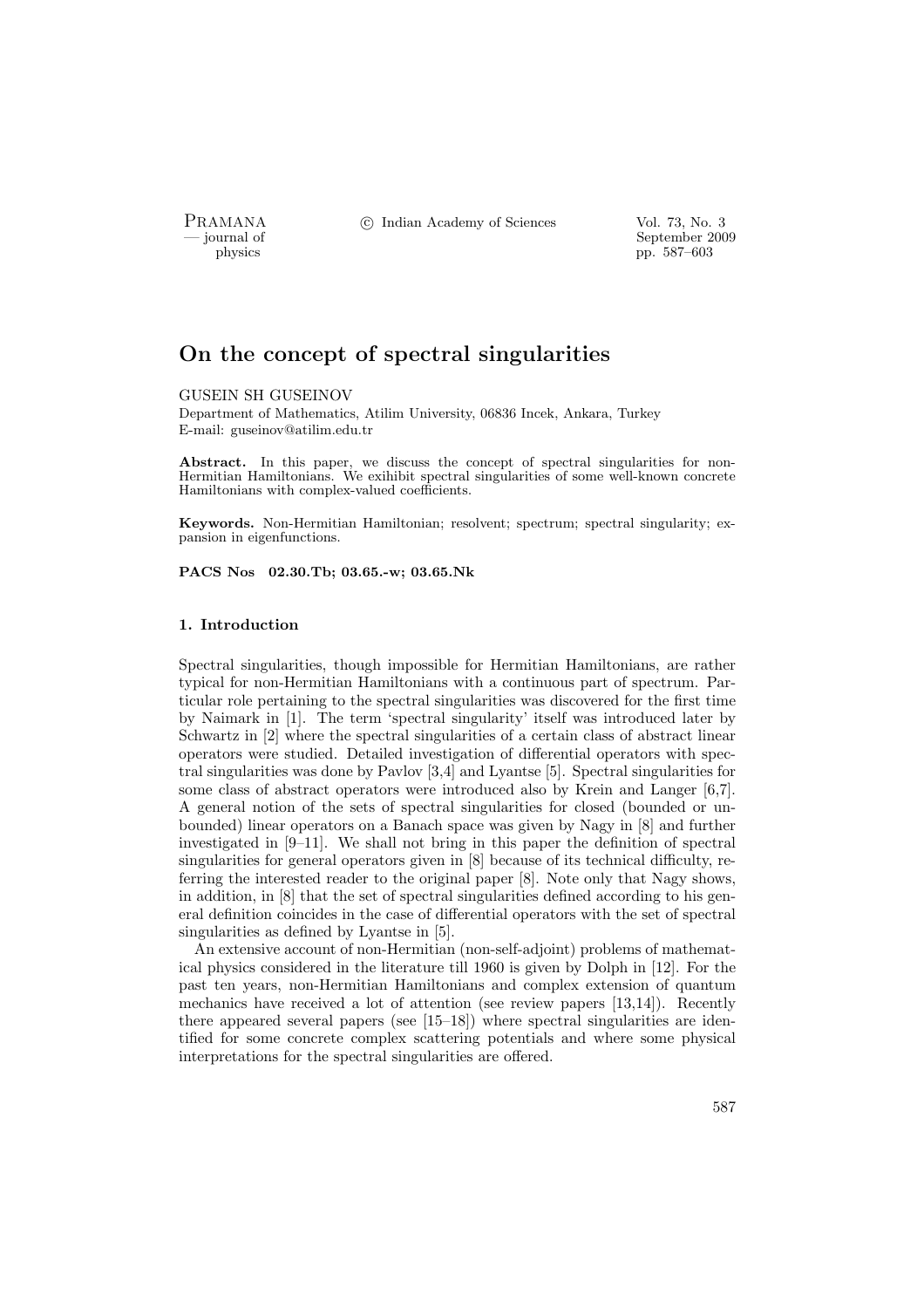On the other hand, it turns out that (as A Mostafazadeh complained to the author) it is not easy to find in the literature a precise and explicit definition of the spectral singularity. Our intent in the present paper is to try to give an elementary introduction to this specific subject. We describe a definition of the spectral singularity for some class of abstract operators given by Schwartz [2] and a definition widely used for differential operators (whose resolvents are integral operators). We illustrate the definitions by presenting several known examples of operators with spectral singularities.

## 2. Some preliminaries

Since the concept of spectral singularities is connected to the concepts of spectrum and resolvent of an operator, we start with these concepts.

Let H be a Hilbert space with an inner product  $\langle \cdot | \cdot \rangle$  and  $A: D(A) \subset \mathcal{H} \to \mathcal{H}$  a linear operator (unbounded, in general) with the domain  $D(A)$  dense in  $H$ . The concept of spectrum of A is related to the equation

$$
A\psi - \lambda \psi = f,\tag{1}
$$

where  $f \in \mathcal{H}$  is given,  $\psi \in D(A)$  is a desired solution and  $\lambda$  is a given complex number. There are three main problems concerning this equation: uniqueness of the solution, existence of the solution, and continuous dependence of the solution on the right-hand side element (stability property of the solution). The following definition of regular points reflects these three properties of the solution.

A complex number  $\lambda \in \mathbb{C}$  is called a regular point of the operator A if the following three conditions are satisfied:

- (i) ker( $A \lambda I$ ) = {0} so that there exists the inverse operator  $(A \lambda I)^{-1}$  defined on ran( $A - \lambda I$ ), where I is the identity operator, ker( $A - \lambda I$ ) is the kernel of  $A - \lambda I$  consisting of all elements  $\psi \in D(A)$  such that  $(A - \lambda I)\psi = 0$  and ran( $A - \lambda I$ ) denotes the range of  $A - \lambda I$  consisting of all elements  $(A - \lambda I)\psi$ for  $\psi \in D(A)$ .
- (ii) The inverse operator  $(A \lambda I)^{-1}$  is bounded on ran $(A \lambda I)$ , i.e. there is a finite positive constant  $C$  such that

$$
||(A - \lambda I)^{-1}f|| \le C||f|| \quad \text{for all } f \in \text{ ran}(A - \lambda I)
$$

(iii) ran( $A - \lambda I$ ) is dense in  $H$ .

The condition (iii) means that eq. (1) is solvable for 'almost all' right-hand sides f. The condition (i) means that solution of eq.  $(1)$  is unique. Finally, the condition (ii) means that the solution of eq. (1) depends continuously on the right-hand side f.

The set of all regular points of the operator A is called the resolvent set of A and is denoted by  $\rho(A)$ . The operator  $(A - \lambda I)^{-1}$  defined for regular points  $\lambda$  is called the resolvent of A and is denoted by  $R_{\lambda}(A)$  or briefly  $R_{\lambda}$ . It follows by (iii) and (ii) that  $R_{\lambda}$  is uniquely extended as a linear and bounded operator to the whole space H.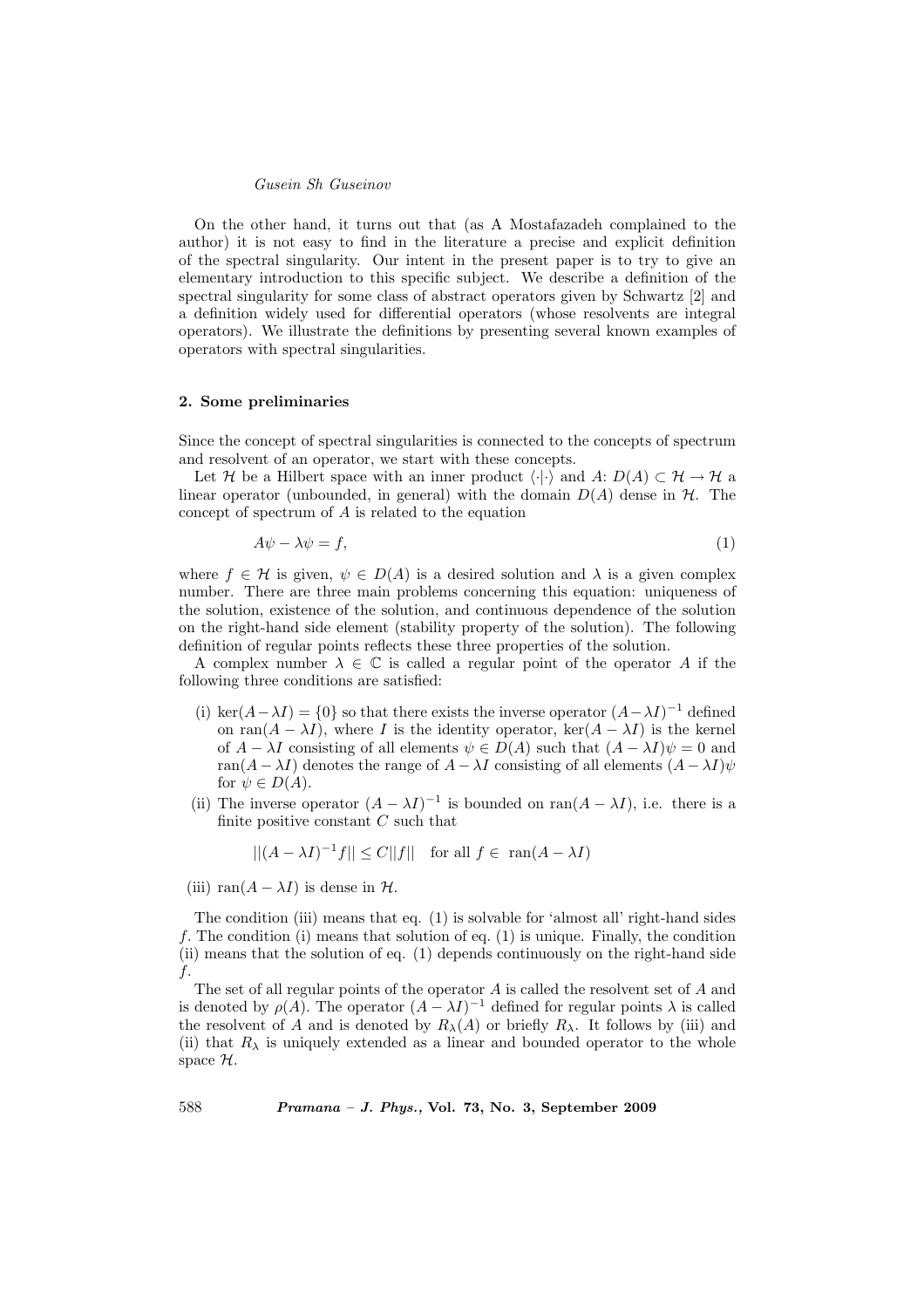The set

$$
\sigma(A) = \mathbb{C} \setminus \rho A,
$$

the complement of  $\rho(A)$  in the complex plane C, is called the spectrum of the operator A. So a point  $\lambda$  in  $\mathbb C$  belongs to the spectrum of A if and only if at least one of the above conditions (i), (ii) and (iii) fails to hold.

The spectrum  $\sigma(A)$  of the operator A can be splitted into three mutually disjont subsets  $\sigma_{\rm p}(A)$ ,  $\sigma_{\rm c}(A)$  and  $\sigma_{\rm r}(A)$  as follows:

The set  $\sigma_p(A)$  consists of all eigenvalues of A and is called the point spectrum of A:

$$
\sigma_{\mathbf{p}}(A) = \{ \lambda \in \mathbb{C} : \ker(A - \lambda I) \neq \{0\} \}.
$$

The set  $\sigma_c(A)$  consists of all  $\lambda \in \mathbb{C}$  for which the operator  $A - \lambda I$  has the inverse with the domain dense in  $\mathcal{H}$  (i.e. ker $(A-\lambda I) = \{0\}$  and ran $(A-\lambda I)$  is dense in  $\mathcal{H}$ ), but the inverse operator  $(A - \lambda I)^{-1}$  is unbounded. This set is called the continuous spectrum of A.

Finally, the set  $\sigma_{r}(A)$ , which is called the remainder (or residual) spectrum of A, consists of all  $\lambda \in \mathbb{C}$  for which  $A - \lambda I$  has the (bounded or unbounded) inverse (i.e. ker( $A - \lambda I$ ) = {0}) whose domain however is not dense in  $\mathcal{H}$  (i.e. ran( $A - \lambda I$ ) is not dense in  $H$ ). Note that for self-adjoint operators the remainder spectrum is always empty.

Now we are going to formulate the famous spectral theorem for self-adjoint operators.

The adjoint operator  $A^{\dagger}$ :  $D(A^{\dagger}) \subset \mathcal{H} \to \mathcal{H}$  is defined as follows:

$$
D(A^{\dagger}) = \{ g \in \mathcal{H} : \exists g^{\dagger} \in \mathcal{H}, \ \langle g | Af \rangle = \langle g^{\dagger} | f \rangle, \ \forall f \in D(A) \}.
$$

Since  $D(A)$  is dense in H, for each  $g \in D(A^{\dagger})$  the corresponding element  $g^{\dagger} \in \mathcal{H}$  is unique. We put

$$
A^{\dagger}g = g^{\dagger} \quad \text{for } g \in D(A^{\dagger}).
$$

Thus,

$$
\langle g|Af\rangle = \langle A^{\dagger}g|f\rangle
$$
 for all  $f \in D(A)$  and  $g \in D(A^{\dagger}).$ 

The operator A is called self-adjoint (Hermitian) if  $A = A^{\dagger}$ . Otherwise A is called non-self-adjoint (non-Hermitian).

An operator A with the domain  $D(A)$  dense in H is called symmetric if

$$
\langle g|Af\rangle = \langle Ag|f\rangle
$$
 for all  $f, g \in D(A)$ .

For any symmetric operator A we have  $A \subset A^{\dagger}$ , that is,  $D(A) \subset D(A^{\dagger})$  and  $Af = A^{\dagger}f$  for  $f \in D(A)$ . In general, a symmetric operator need not be self-adjoint.

Next, remember that a linear bounded operator  $P: \mathcal{H} \to \mathcal{H}$  defined on the whole space H is called a projection, if  $P = P^2$ . If in addition  $P = P^{\dagger}$ , then P is called an orthogonal projection.

Let A:  $D(A) \subset \mathcal{H} \to \mathcal{H}$  be a self-adjoint operator with the domain  $D(A)$  dense in  $H$ . Then the spectrum of A is real and the well-known spectral theorem for selfadjoint operators states that for the operator A there is a unique family (spectral family) of orthogonal projection operators  $E_{\lambda}$ ,  $-\infty < \lambda < \infty$ , having the properties: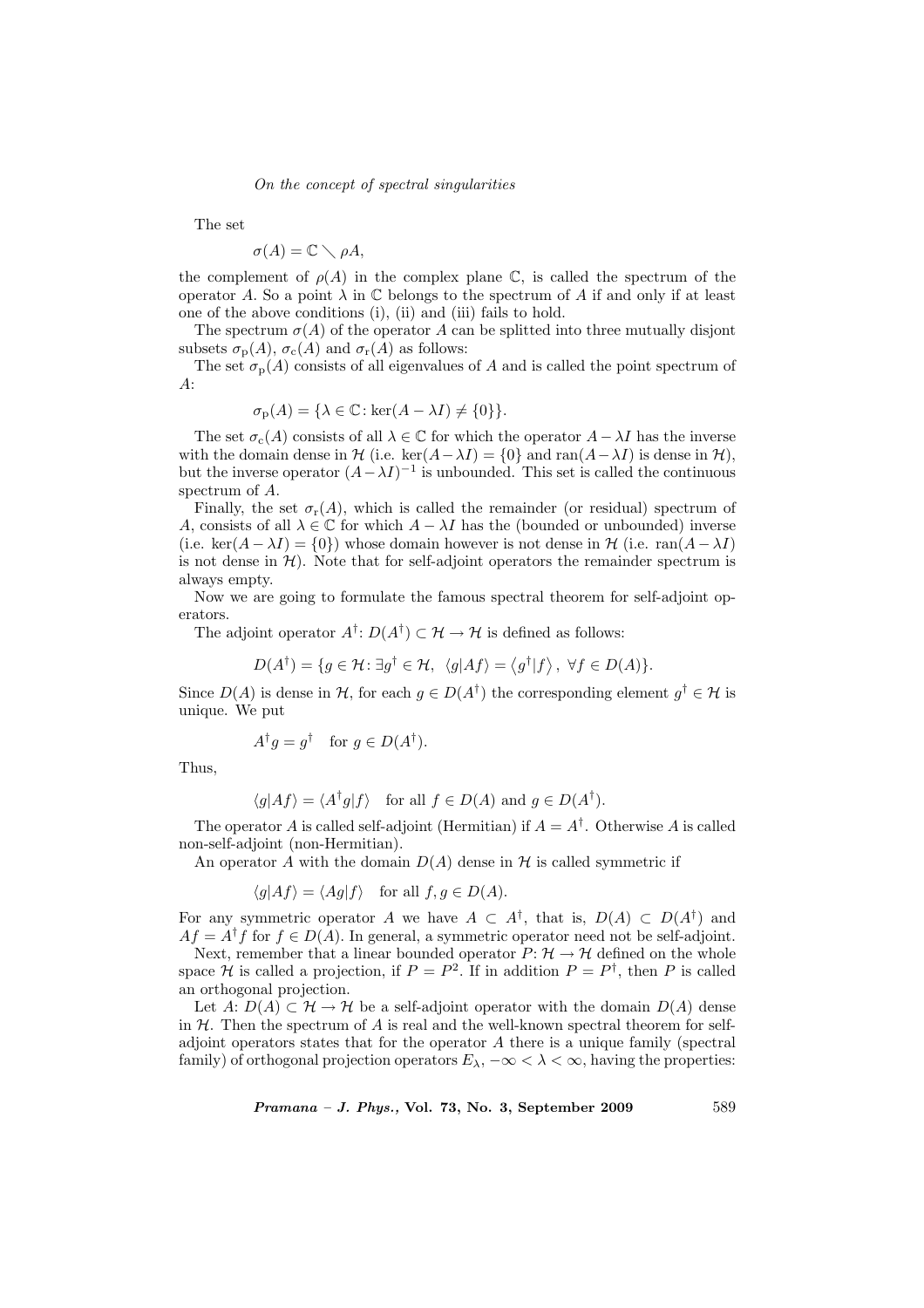(1)  $E_{\lambda}$  is non-decreasing:  $E_{\lambda} \leq E_{\mu}$  for  $\lambda < \mu$ , that is,

 $\langle E_\lambda \psi | \psi \rangle \leq \langle E_\mu \psi | \psi \rangle$  for  $\lambda < \mu$  and all  $\psi \in \mathcal{H}$ .

(2)  $E_{\lambda}$  is continuous from the left in the strong limit sense, that is,

 $\lim_{\varepsilon \to 0^+} ||E_{\lambda - \varepsilon} \psi - E_{\lambda} \psi|| = 0 \text{ for all } \psi \in \mathcal{H}.$ 

(3)  $E_{-\infty} = 0$ ,  $E_{\infty} = I$ , that is,

$$
\lim_{\lambda \to -\infty} \|E_{\lambda}\psi\| = 0 \text{ and } \lim_{\lambda \to \infty} \|E_{\lambda}\psi - \psi\| = 0 \text{ for all } \psi \in \mathcal{H}.
$$

(4) The element  $\psi$  belongs to  $D(A)$  if and only if

$$
\int_{-\infty}^{\infty} \lambda^2 d \langle \psi | E_{\lambda} \psi \rangle < \infty.
$$

For these elements  $\psi$ ,

$$
A\psi = \int_{-\infty}^{\infty} \lambda \mathrm{d}E_{\lambda}\psi \quad \text{and} \quad ||A\psi||^2 = \int_{-\infty}^{\infty} \lambda^2 \mathrm{d}\left\langle \psi | E_{\lambda}\psi \right\rangle.
$$

The operator function  $E_{\lambda}$  is called the spectral function of A (or the resolution of the identity for A).

The point  $\lambda_0 \in (-\infty, \infty)$  is called a point of constancy of  $E_\lambda$  if there exists an  $\varepsilon>0$  such that

$$
E_{\lambda_0+\varepsilon}-E_{\lambda_0-\varepsilon}=0,
$$

and a point of growth otherwise. Furthemore, the point  $\lambda_0$  is called a jump point if

$$
E_{\lambda_0^+}-E_{\lambda_0}\neq 0.
$$

Continuity points which are also points of growth are called points of continuous growth.

If  $E_{\lambda}$  is the spectral function of a self-adjoint operator A, then

- (a) A real number  $\lambda_0$  is a regular point of A if and only if  $\lambda_0$  is a point of constancy of  $E_\lambda$ .
- (b) A real number  $\lambda_0$  is an eigenvalue of A if and only if  $\lambda_0$  is a jump point of  $E_{\lambda}$ .

From the propositions (a) and (b) it follows that each point of the continuous growth of spectral function of a self-adjoint operator belongs to its continuous spectrum.

We shall use the following notation: Let  $\Delta$  be one of the intervals

 $(\alpha, \beta), [\alpha, \beta), (\alpha, \beta], [\alpha, \beta];$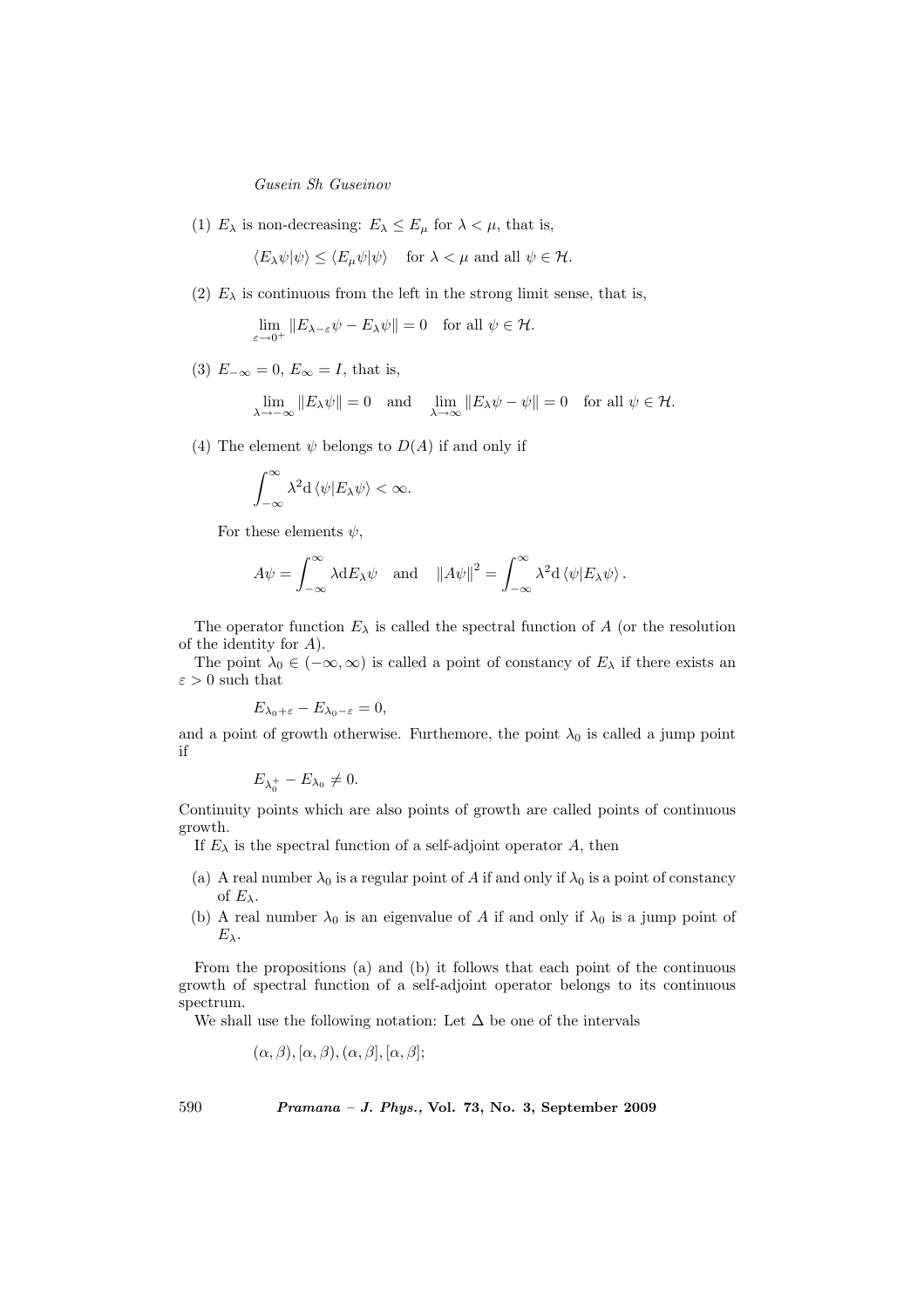then  $E_{\Delta}$  denotes the operators

$$
E_{\beta}-E_{\alpha^+}, E_{\beta}-E_{\alpha}, E_{\beta^+}-E_{\alpha^+}, E_{\beta^+}-E_{\alpha},
$$

respectively. Note that  $E_{\Delta}$  is also an orthogonal projection operator.

The use of self-adjoint operators in quantum mechanics is realized as follows. Let S be a quantum-mechanical system (an object consisting of very small particles). In quantum mechanics every state of the system  $S$  is described by a certain element  $\psi$  of the Hilbert space H. Every physical quantity (observable) is described by a particular self-adjoint operator on the space  $H$ . If, for instance, a certain physical quantity a is described by means of an operator  $A$  (note that if a denotes the energy of the system, then the corresponding operator  $A$  is called the Hamiltonian of the system), the physical interpretations of this circumstance are the following:

- (i) Suppose that the system S is in a certain state  $\psi$  and  $\psi \in D(A)$ ; then  $\langle \psi | A\psi \rangle$ is the mathematical expectation for the quantity  $\alpha$  in this state.
- (ii) If  $E_\lambda$  denotes the spectral family for the operator A, then  $\langle \psi | E_\Delta \psi \rangle$  is the probability that in the state  $\psi$  the value of the quantity a lies in the interval  $\Delta$ . In other words,  $\langle \psi | E_{\lambda} \psi \rangle$  is the distribution function for the quantity a in this state.

The spectral theorem

$$
\langle \psi | A \psi \rangle = \int_{-\infty}^{\infty} \lambda \mathrm{d} \, \langle \psi | E_{\lambda} \psi \rangle \tag{2}
$$

may be interpreted here as the familiar integral representation of the mathematical expectation by means of a distribution function. It follows from this that only the points at which the spectral family  $E_{\lambda}$  increases, i.e. the points of the spectrum of  $A$ , enter into the picture as possible values for the quantity  $a$ .

If, in particular,  $\psi_0 \in D(A)$ ,  $\|\psi_0\|=1$ , is an eigenvector of the operator A and corresponds to the eigenvalue  $\lambda_0$  ( $A\psi_0 = \lambda_0\psi_0$ ), then

$$
\langle \psi_0 | E_\lambda \psi_0 \rangle = \begin{cases} 0 & \text{for } \lambda \le \lambda_0, \\ 1 & \text{for } \lambda > \lambda_0. \end{cases}
$$

Therefore, in the state  $\psi_0$  the quantity a takes the value  $\lambda_0$  with probability equal to 1, i.e. in state  $\psi_0$  the quantity a certainly is equal to  $\lambda_0$ .

If the spectrum of the operator A is discrete, if  $\psi_1, \psi_2, \dots$  form a complete orthonormal system of its eigenvectors, and if  $\lambda_1, \lambda_2, \ldots$  are the corresponding eigenvalues, then the possible values of the quantity a form a discrete system  $\lambda_1, \lambda_2, \ldots$ The quantity a takes each of these values with certainty only in the corresponding states  $\psi_1, \psi_2, \ldots$  In any other state, the distribution function for the quantity a can be given. If  $\psi$  is an arbitrary state of the system, it can be expressed as an expansion in terms of the orthonormal system:

$$
\psi = \sum_{n=1}^{\infty} c_n \psi_n, \quad c_n = \langle \psi_n | \psi \rangle,
$$

and here (2) takes the form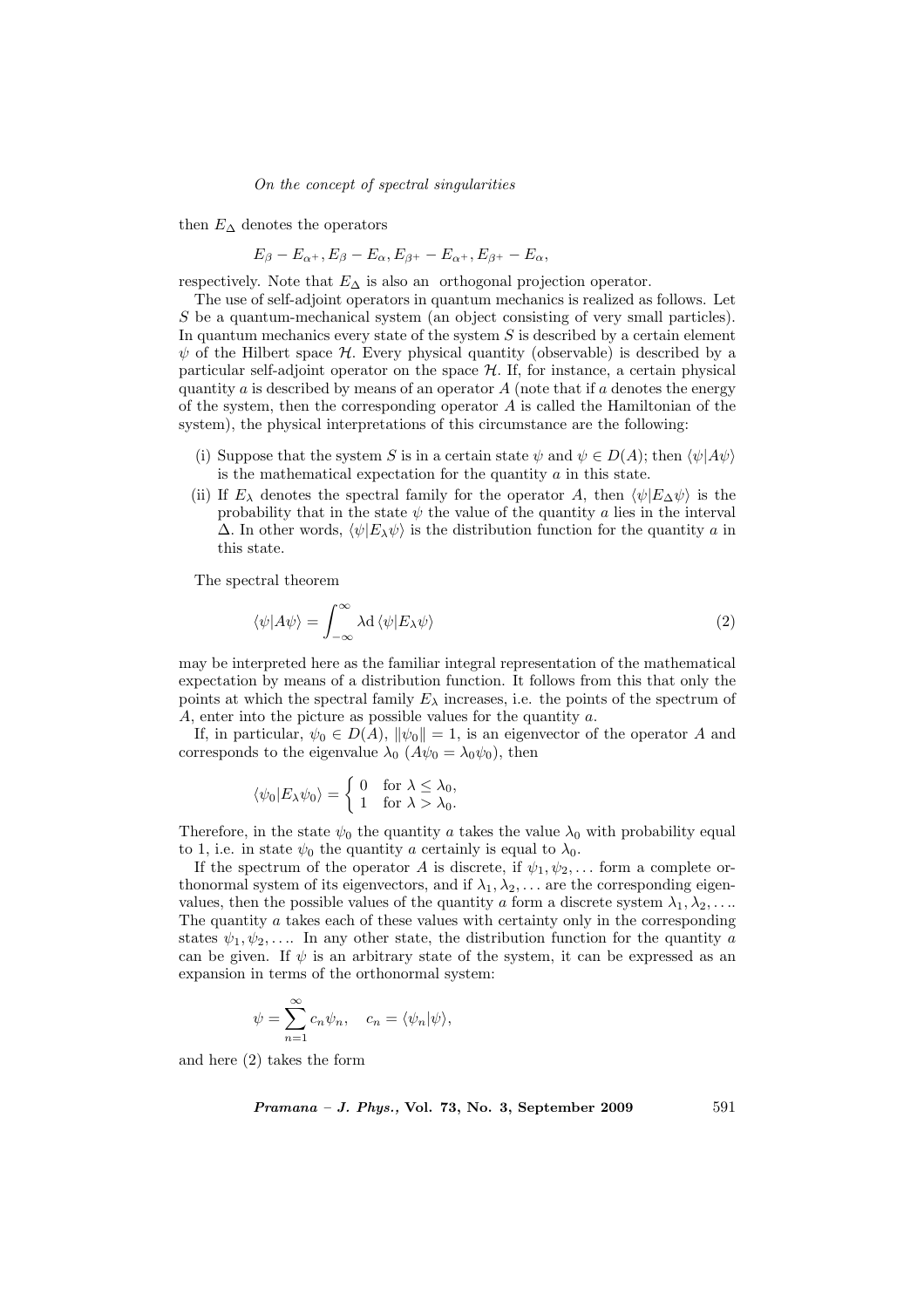$$
\langle \psi | A \psi \rangle = \sum_{n=1}^{\infty} \lambda_n |c_n|^2.
$$

Hence  $|c_n|^2$  is the probability that in the state  $\psi$  the quantity a is equal to  $\lambda_n$ . (It has been assumed here that  $\lambda_n$  is a simple eigenvalue of the operator A; but if  $\lambda_n$ is a multiple eigenvalue, then the required probability is equal to the sum of all the  $|c_k|^2$  for which the corresponding  $\lambda_k$  are equal to  $\lambda_n$ .

We see that finding the spectral family  $E_{\Delta}$  of a given self-adjoint operator A turns out to be an important mathematical problem. Known proofs of the spectral theorem, which imply the existence of the spectral family  $E_{\lambda}$  for the operator A, tell very little about the structure of  $E_{\lambda}$  (because this structure strongly depends on the concrete operator A). In practice, one often uses the following formula for the spectral family of general self-adjoint operators. If  $R_{\lambda} = (A - \lambda I)^{-1}$  is the resolvent of the self-adjoint operator A, then

$$
E_{\Delta} = \lim_{\varepsilon \to 0^+} \frac{1}{2\pi i} \int_{\Delta} (R_{\lambda + i\varepsilon} - R_{\lambda - i\varepsilon}) \mathrm{d}\lambda,\tag{3}
$$

where the limit is taken in the strong limit sense.

As a rule, for differential operators the resolvent is an integral operator and hence according to (3) their spectral projectors turn out to be integral operators whose kernels are expressed in terms of special solutions of the corresponding differential equation.

## 3. Spectral singularities for a class of abstract operators

We have seen in the previous section that the concept of spectral family of a selfadjoint operator is very important for quantum-mechanical applications. Therefore, in the theory of non-self-adjoint operators it was natural to try to define a generalization of the spectral family, even if, it was for some classes of non-self-adjoint operators. It turns out that the possibility of existence of spectral singularities is a serious obstacle for constructing a reasonable spectral family for non-self-adjoint operators.

In the Schwartz's paper [2] the following definition of spectral singularities is used.

#### DEFINITION 1

Let  $A: D(A) \subset \mathcal{H} \to \mathcal{H}$  be a non-self-adjoint operator such that its spectrum  $\sigma(A)$ consists of an interval J of the real axis and a finite number of complex numbers outside J. Let J<sub>0</sub> be a finite subset of J. Assume that for any finite subinterval  $\Delta$ of  $J$ , whose closure do not contain any point of the set  $J_0$ , the limit operator

$$
E_{\Delta} = \lim_{\varepsilon \to 0^+} \frac{1}{2\pi i} \int_{\Delta} (R_{\lambda + i\varepsilon} - R_{\lambda - i\varepsilon}) \mathrm{d}\lambda \tag{4}
$$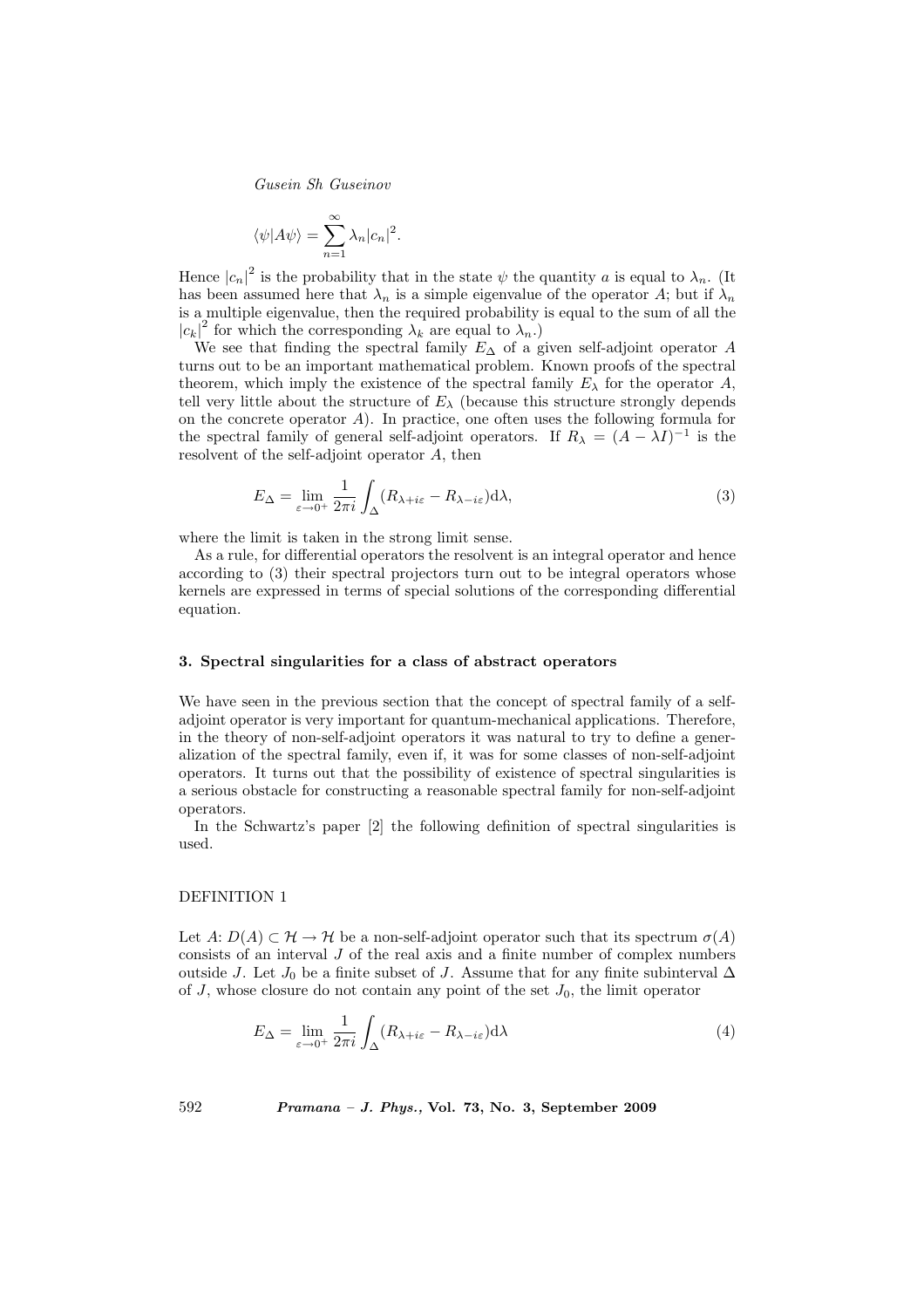exists in the strong limit sense, so that  $E_{\Delta}$  is a linear bounded operator on  $H$ . Denote by d the distance from the interval  $\Delta$  to the set  $J_0$ . If

$$
||E(\Delta)|| \to \infty \quad \text{as } d \to 0,
$$

then any point of the set  $J_0$  is called a spectral singularity of the operator  $A$ .

Note that for self-adjoint operators  $||E(\Delta)|| \le 1$  for all intervals  $\Delta$  of the real axis so that self-adjoint operators have no spectral singularities.

Example 2. Consider in the Hilbert space  $L^2(-1,1)$  the linear bounded operator A defined by

$$
Af(x) = xf(x) + cx \int_{-1}^{1} f(t)dt, \quad f \in L^{2}(-1, 1),
$$
\n(5)

where  $c$  is a complex number.

The adjoint  $A^{\dagger}$  of the operator A is

$$
A^{\dagger} f(x) = x f(x) + c^* x \int_{-1}^1 f(t) dt, \quad f \in L^2(-1, 1),
$$

where  $c^*$  denotes the complex conjugate of the number c. Therefore, the operator A is self-adjoint if and only if the number c is real.

It can be verified directly that the resolvent  $R_{\lambda} = (A - \lambda I)^{-1}$  of A has the form

$$
R_{\lambda}f(x) = \frac{f(x)}{x - \lambda} - \frac{cx}{\omega(\lambda)(x - \lambda)} \int_{-1}^{1} \frac{f(t)}{t - \lambda} dt, \quad f \in L^{2}(-1, 1),
$$

where

$$
\omega(\lambda) = 1 + c \int_{-1}^{1} \frac{t}{t - \lambda} dt.
$$
\n(6)

The spectrum  $\sigma(A)$  of the operator A coincides with the real axis interval [−1, 1]. If  $c \neq -\frac{1}{2}$ , then  $\sigma(A)$  is purely continuous. But if  $c = -\frac{1}{2}$ , then  $\lambda = 0$  is an eigenvalue of A with the corresponding eigenfunction  $f(x) \equiv 1$  and the union  $[-1, 0] \cup (0, 1]$ forms the continuous spectrum of A. If

$$
\lambda_0 \in (-1, 1)
$$
 and  $\omega(\lambda_0) = 0$ ,

then  $\lambda_0$  is a spectral singularity of the operator A (see [2] for details). Using (6) we can see that any  $\lambda_0 \in (-1,1)$  is a spectral singularity of A if we take

$$
c = -\left(2 + \lambda_0 \log \frac{1 - \lambda_0}{1 + \lambda_0} \pm \pi i \lambda_0\right)^{-1}
$$

in Definition (5) of A. In the case  $c = -\frac{1}{2}$ , the eigenvalue  $\lambda = 0$  is a spectral singularity of A.

Example 3. In the same paper [2], Schwartz considered also the following example A of linear unbounded operators:

$$
Pramana - J. Phys., Vol. 73, No. 3, September 2009 \t\t 593
$$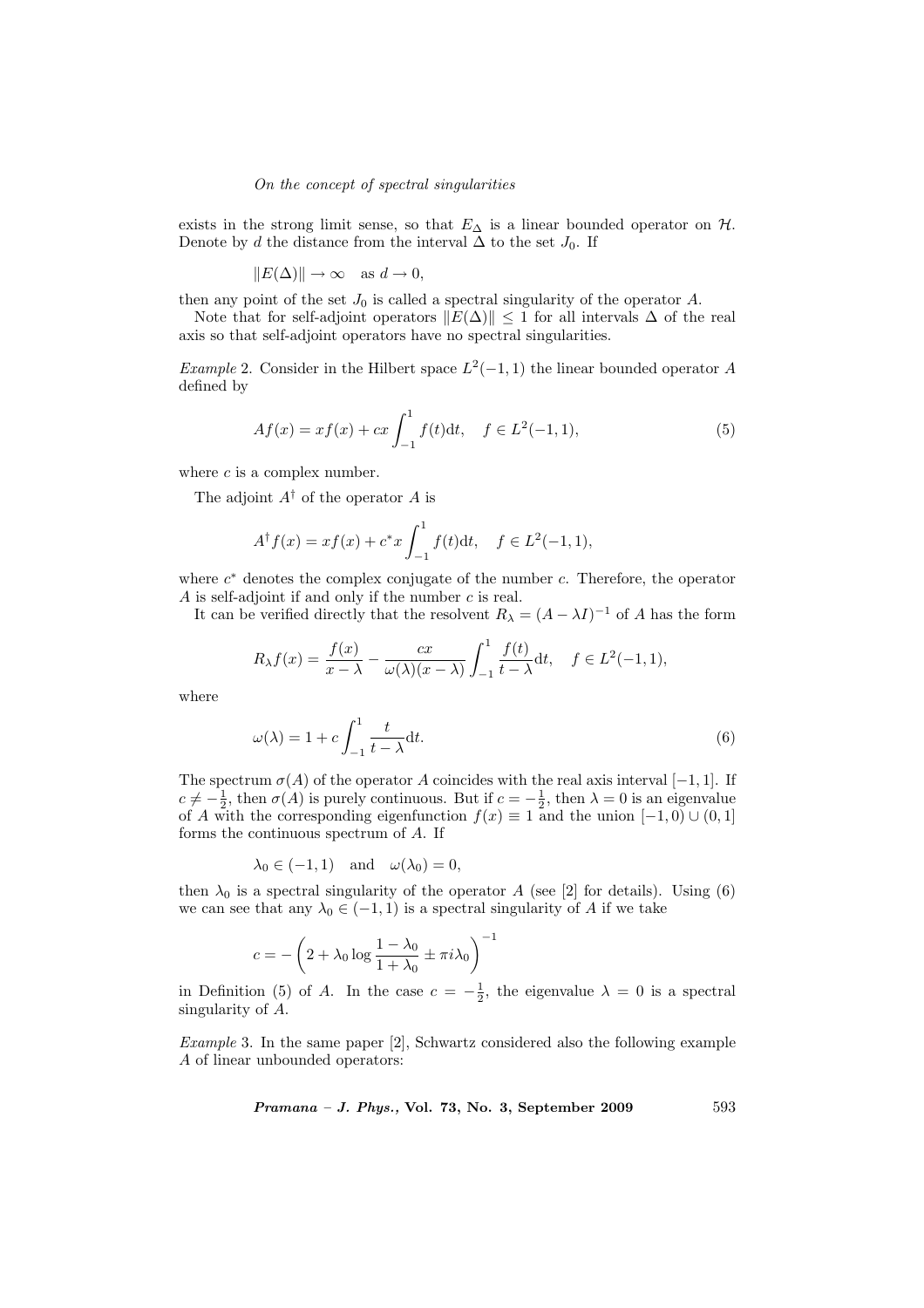$$
D(A) = \{ f \in L^2(0, \infty) : f'' \in L^2(0, \infty), \quad f(0) = h f'(0) \},
$$

 $Af = -f''(x), \quad f \in D(A),$ 

where  $h$  is a complex number.

The adjoint  $A^{\dagger}$  of the operator A is given by

$$
D(A^{\dagger}) = \{ f \in L^{2}(0, \infty) : f'' \in L^{2}(0, \infty), f(0) = h^{*} f'(0) \},
$$
  

$$
A^{\dagger} f = -f''(x), \quad f \in D(A^{\dagger}),
$$

where  $h^*$  is the complex conjugate of the number  $h$ . It follows that the operator  $A$ is self-adjoint if and only if the number h is real.

Consider the equation

$$
-y''(x) = \lambda y(x), \quad 0 < x < \infty,\tag{7}
$$

with  $\lambda = k^2$ , Im  $k \geq 0$ . Denote by  $\varphi(x, \lambda)$  the solution of eq. (7) satisfying the initial conditions

$$
\varphi(0,\lambda) = h, \quad \varphi'(0,\lambda) = 1,
$$

that is,

$$
\varphi(x,\lambda) = \frac{\sin kx}{k} + h\cos kx.
$$

Note that the solution  $\varphi(x, \lambda)$  is chosen so that it satisfies the boundary condition  $f(0) = hf'(0)$ . All numbers  $\lambda$  of the form  $\lambda = k^2$ , Im  $k > 0$ ,  $1 - hik \neq 0$  belong to the resolvent set of the operator A. The resolvent  $R_{\lambda} = (L - \lambda I)^{-1}$  is an integral operator of the form

$$
R_{\lambda}f(x) = \int_0^{\infty} R(x,\xi,\lambda)f(\xi)d\xi
$$

with the kernel

$$
R(x,\xi,\lambda) = \frac{1}{1 - hik} \begin{cases} \varphi(x,\lambda)e^{ik\xi} & \text{for } 0 \le x \le \xi < \infty, \\ \varphi(\xi,\lambda)e^{ikx} & \text{for } 0 \le \xi \le x < \infty. \end{cases}
$$

If Re  $h > 0$  and  $h = 0$ , then the spectrum  $\sigma(A)$  of the operator A is purely continuous and coincides with the real axis interval  $[0, \infty)$ . Further, if Re  $h < 0$ , then the spectrum of A consists of the continuous part coincided with the real interval  $[0, \infty)$  and a single eigenvalue  $\lambda_0 = (ih)^{-2} = -h^{-2}$  with the corresponding eigenfunction  $y_0(x) = e^{x/h}$ . Finally, if  $\text{Re } h = 0$  and  $\text{Im } h \neq 0$ , then the spectrum of A is purely continuous and coincides with the interval  $[0, \infty)$ , but in this case the number  $\lambda_0 = (ih)^{-2} = -h^{-2}$  comes to lie in the continuous spectrum  $[0, \infty)$  and it is a spectral singularity of A in the sense of Definition 1 (see [2] for the details).

In the next section we describe a definition of the spectral singularities for differential operators, frequently used in the literature.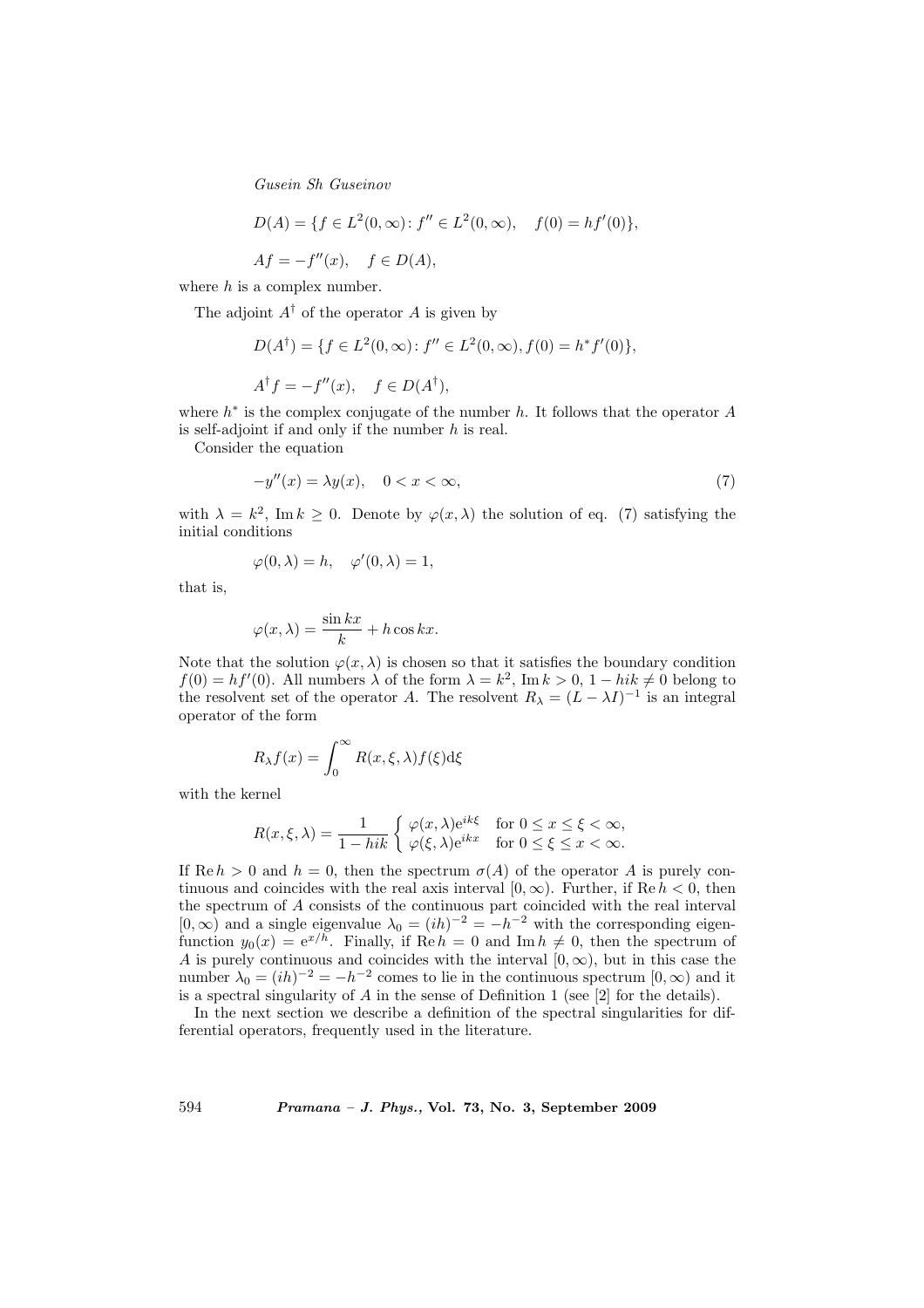## 4. Spectral singularities of differential operators

Let  $(a, b)$  be a finite or infinite interval of the real axis R and  $p_0, p_1, \ldots, p_n: (a, b) \rightarrow$ C be complex-valued functions. Consider the differential expression

$$
l(y) = p_0(x)y^{(n)} + p_1(x)y^{(n-1)} + \dots + p_n(x)y, \quad a < x < b,\tag{8}
$$

and assume that the functions  $1/p_0(x), p_1(x), \ldots, p_n(x)$  are integrable on any finite subinterval of the interval  $(a, b)$ . In the case when the interval  $(a, b)$  has one or two finite end points we take some linear homogeneous boundary conditions at the finite end points of the interval  $(a, b)$ . Let us present such needed boundary conditions in the form

$$
U(y) = 0.\t\t(9)
$$

With the differential expression  $(8)$  and the boundary condition  $(9)$  we associate an operator A acting in the Hilbert space  $L^2(a, b)$  as follows. The domain of definition  $D(A)$  of the operator A consists of all functions  $y \in L^2(a, b)$  such that:

- (1) y has a derivative  $y^{(n-1)}$  absolutely continuous on every finite subinterval of the interval  $(a, b)$  (hence the derivative  $y^{(n)}$  exists almost everywhere) and  $l(y) \in L^2(a, b).$
- (2)  $U(y) = 0$  (in the case of finite end points of the interval  $(a, b)$ ).

If  $y \in D(A)$ , then we set

 $Au = l(u)$ .

Since we do not assume that  $p_0(x), p_1(x), \ldots, p_n(x)$  are real-valued, the operator A is, in general, non-self-adjoint.

It is known [19] that for  $\lambda \in \rho(A)$  the resolvent  $R_{\lambda} = (A - \lambda I)^{-1}$  is an integral operator of the form

$$
R_{\lambda}f(x) = \int_{a}^{b} R(x,\xi,\lambda)f(\xi)d\xi,
$$
\n(10)

where  $R(x,\xi,\lambda)$  is a kernel function which is an analytic (holomorphic) function of the variable  $\lambda \in \rho(A)$ . Note that if  $\lambda_0$  is an isolated eigenvalue of A (that is,  $\lambda_0$ ) is an eigenvalue of A and it is an isolated point in  $\sigma(A)$ , then  $\lambda_0$  is a pole of the kernel function  $R(x,\xi,\lambda)$  with respect to  $\lambda$  so that

$$
R(x,\xi,\lambda) \to \infty \quad \text{as } \lambda \in \rho(A) \text{ and } \lambda \to \lambda_0. \tag{11}
$$

However, (11) may be held also for some points  $\lambda_0 \in \sigma(A)$  that are not isolated eigenvalues of A. We call such a point  $\lambda_0 \in \sigma(A)$  as a spectral singularity of the operator A. Thus we can introduce the following definition.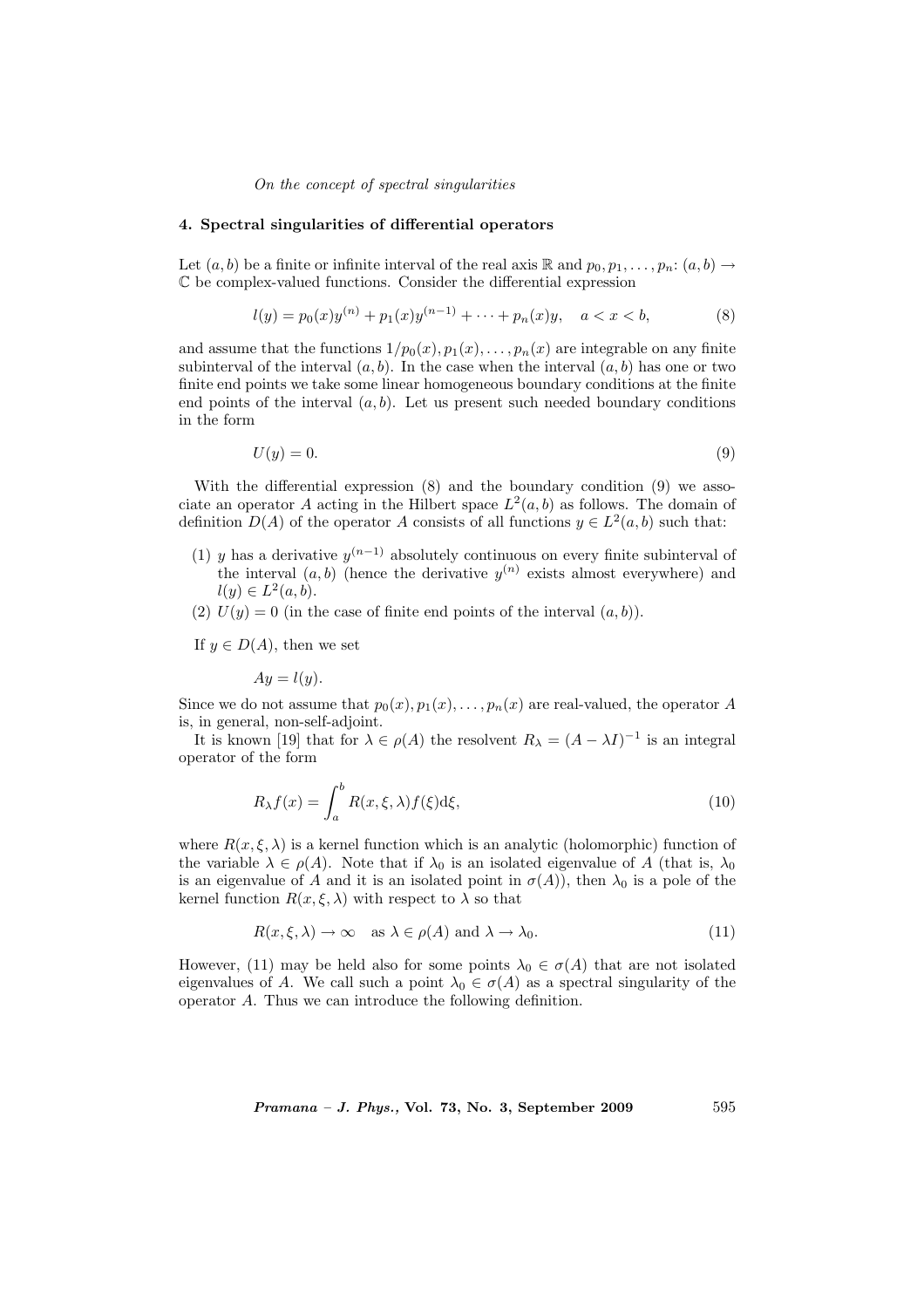## DEFINITION 4

We call a point  $\lambda_0 \in \sigma(A)$  as a spectral singularity of the operator A, if it is not an isolated eigenvalue of A, but (11) holds.

Note that such a definition is enough in applications as the resolvent of almost all differential operators (including partial differential operators) is an integral operator of type (10). Since the resolvent kernel is unbounded in any small neighbourhood of the spectral singularity, often spectral singularity is interpreted as a certain 'pole' of the resolvent kernel as a function of  $\lambda$  and one says that the spectral singularities are those poles of the resolvent kernel which are not isolated eigenvalues of the operator. If the interval  $(a, b)$  is finite, then the spectrum of the operator A consists only of isolated eigenvalues and therefore in this case there are no spectral singularities. As usual, spectral singularities of differential operators are embedded in the continuous spectrum of the operator. Note also that in order to determine the spectral singularities of a given operator by using the above definition one needs to construct the resolvent kernel of the operator.

It can be seen using formulas (4), (10), and the reasonings of Schwartz's paper  $[2]$  that if for a differential operator A both Definitions 1 and 4 are applicable, then these definitions are equivalent.

#### 5. Operators on the semi-axis

Example 5 (see [19], Appendix II). Consider the operator A generated in the Hilbert space  $L^2(0,\infty)$  by the differential expression

$$
l(y) = -y'' + p(x)y, \quad 0 < x < \infty,\tag{12}
$$

with the boundary condition

$$
y(0) = 0.\tag{13}
$$

Under the condition

$$
\int_0^\infty (1+x) |p(x)| \, \mathrm{d}x < \infty,
$$

the equation

$$
-y'' + p(x)y = \lambda y, \quad 0 < x < \infty,\tag{14}
$$

with  $\lambda = k^2$  (Im  $k \ge 0$ ), has a solution  $e(x, k)$  (Jost solution) such that

$$
e(x,k) = e^{ixk} [1 + o(1)] \text{ as } x \to \infty \text{ and } \text{Im } k \ge 0.
$$

For every  $x \geq 0$ , the solution  $e(x, k)$  is continuous with respect to k for Im  $k \geq 0$ , and is holomorphic with respect to k for Im  $k > 0$ . Denote by  $\varphi(x, \lambda)$  the solution of eq. (14) satisfying the initial conditions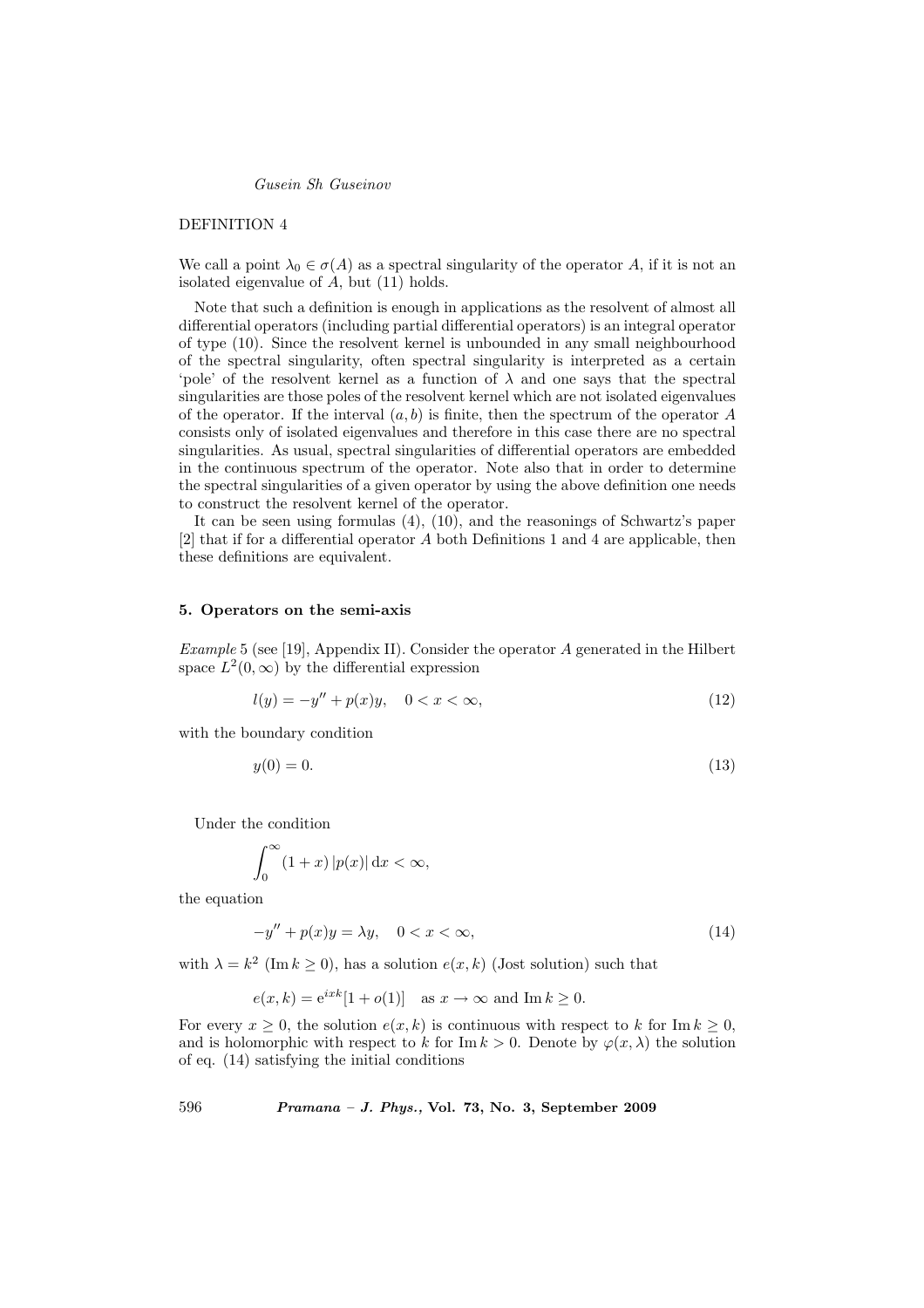$$
\varphi(0,\lambda) = 0, \quad \varphi'(0,\lambda) = 1.
$$

Note that  $\varphi(x, \lambda)$  satisfies the boundary condition (13) and is an entire function of  $\lambda \in \mathbb{C}$ . Let us set

$$
\omega(\lambda) = W_x(\varphi, e) = \varphi(x, \lambda)e'(x, k) - \varphi'(x, \lambda)e(x, k)
$$
  
=  $\varphi(0, \lambda)e'(0, k) - \varphi'(0, \lambda)e(0, k) = -e(0, k),$ 

the Wronskian of the solutions  $\varphi(x, \lambda)$  and  $e(x, k)$ , which does not depend on x.

All numbers  $\lambda$  of the form  $\lambda = k^2$ , Im  $k > 0$ ,  $e(0, k) \neq 0$  belong to the resolvent set of the operator A. The resolvent  $R_{\lambda} = (L - \lambda I)^{-1}$  is an integral operator of the form

$$
R_{\lambda}f(x) = \int_0^{\infty} R(x,\xi,\lambda)f(\xi)d\xi
$$

with the kernel

$$
R(x,\xi,\lambda) = \frac{R_1(x,\xi,\lambda)}{\omega(\lambda)},
$$

where

$$
R_1(x,\xi,\lambda) = -\begin{cases} \varphi(x,\lambda)e(\xi,k) & \text{for } 0 \le x \le \xi < \infty, \\ \varphi(\xi,\lambda)e(x,k) & \text{for } 0 \le \xi \le x < \infty. \end{cases}
$$

Therefore, spectral singularities of A are those points  $\lambda_0 = k_0^2$  (Im  $k_0 \ge 0$ ) for which  $e(0, k_0) = 0$  but  $\lambda_0 = k_0^2$  is not an isolated eigenvalue of the operator A.

For every  $l > 0$  there is a number  $C_l > 0$  such that

$$
||R_{k^2}|| \ge \frac{C_l}{|e(0,k)|\sqrt{\text{Im }k}}
$$

for all k in the domain  $\text{Im } k > 0, |k| \leq l$ . This shows that the resolvent grows in norm more faster than in the absence of spectral singularities, when  $\lambda = k^2$ approaches a spectral singularity.

For given  $f \in L^2(0, \infty)$  the solution  $\psi$  of the equation

$$
-\psi'' + p(x)\psi = \lambda\psi + f, \quad 0 < x < \infty,
$$

 $\psi(0) = 0,$ 

is given by the formula

$$
\psi(x) = \int_0^\infty R(x,\xi,\lambda)f(\xi)d\xi = -\frac{1}{e(0,k)}\int_0^\infty R_1(x,\xi,\lambda)f(\xi)d\xi.
$$
 (15)

If  $\lambda$  is in the continuous spectrum of the operator A, then the integral operator

$$
R_1 f(x) = \int_0^\infty R_1(x,\xi,\lambda) f(\xi) d\xi
$$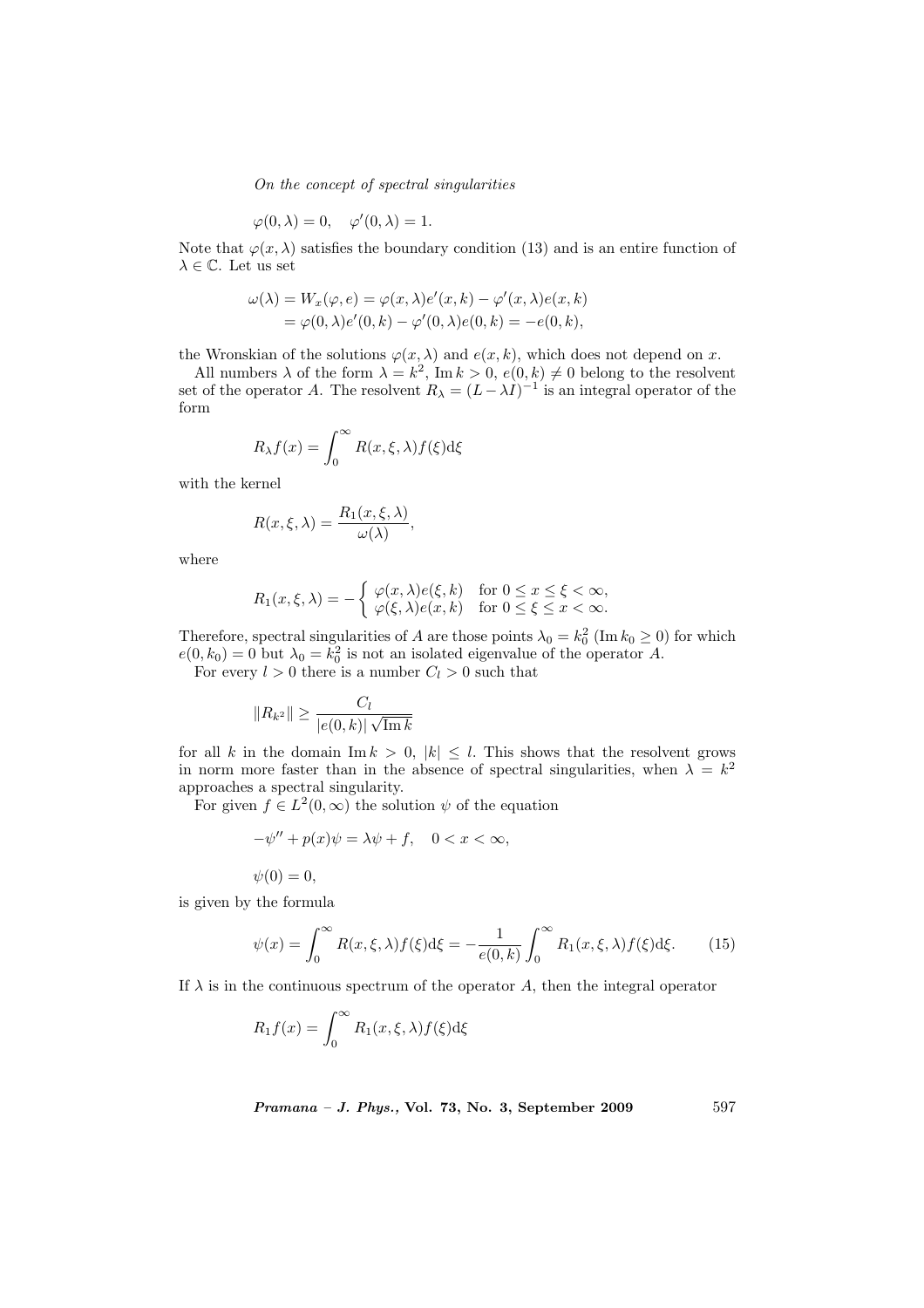is an unbounded operator causing an instability of the solution. If at the point  $\lambda$ we have, besides, a spectral singularity  $(e(0, k) = 0)$ , then eq. (15) shows that we will have a 'resonance' phenomenon at the spectral singularity.

An expansion formula in eigenfunctions (including 'generalized eigenfunctions' corresponding to the continuous spectrum) of a differential operator A, not necessarily self-adjoint, is derived in practice very often by applying the technique of contour integration as follows. Often one can establish that for any  $f \in \mathcal{H}$ 

$$
R_\lambda f = -\frac{f}{\lambda} + r_\lambda,
$$

where  $r_{\lambda}$  tends to zero as  $|\lambda| \to \infty$  faster than  $\lambda^{-1}$ . Hence

$$
f = -\frac{1}{2\pi i} \int_{\Gamma_N} R_{\lambda} f \mathrm{d}\lambda + \frac{1}{2\pi i} \int_{\Gamma_N} r_{\lambda} \mathrm{d}\lambda,
$$

where  $\Gamma_N$  is the circle in the complex  $\lambda$ -plane of radius N centred at the origin. If

$$
\lim_{N \to \infty} \int_{\Gamma_N} r_{\lambda} d\lambda = 0,
$$

which holds in most cases, we get

$$
f = -\lim_{N \to \infty} \frac{1}{2\pi i} \int_{\Gamma_N} R_\lambda f \, \mathrm{d}\lambda. \tag{16}
$$

Next the main job is to carry the integral in (16) onto the spectrum of A using the concrete structure and analytical properties of the resolvent  $R_{\lambda}$ .

Assume that in eq. (14) the potential  $p(x)$  satisfies the condition

$$
\int_0^\infty e^{\varepsilon x} |p(x)| \, \mathrm{d}x < \infty
$$

for some  $\varepsilon > 0$ . Then the function  $e(0, k)$  is holomorphic in the half-plane Im  $k > 0$ .  $-\varepsilon/2$  and therefore it may have only a finite number roots (zeros) in the closed upper half-plane Im  $k \geq 0$ . Let

$$
e(0, k_j) = 0 \, (\text{Im } k_j > 0), \quad j = 1, \dots, N,
$$

and

$$
e(0, r_j) = 0 \, (\text{Im } r_j = 0), \quad j = 1, \dots, N'.
$$

The numbers  $\lambda_j = k_j^2$ ,  $j = 1, ..., N$ , are eigenvalues of the operator A, and this operator has no other eigenvalues. The real axis interval  $[0, \infty)$  forms the continuous spectrum of the operator  $A$  and the remainder spectrum of  $A$  is empty. The numbers  $\mu_j = r_j^2$ ,  $j = 1, \ldots, N'$ , are spectral singularities of the operator A. If the potential  $p(x)$  is real-valued, then  $e(0, k) \neq 0$  for  $-\infty < k < \infty$  and hence a self-adjoint operator A has no spectral singularities. The functions  $\varphi(x, \lambda_i)$  and  $e(x, k_i)$ , as well as the functions  $\varphi(x, r_j)$  and  $e(x, r_j)$ , are linearly dependent. Let  $m_j$  denote the multiplicity of the root  $k_j$  of the equation  $e(0, k) = 0$ . Then  $e^{(m)}(0, k_j) = 0$  for  $m = 0, 1, \ldots, m_j - 1$  (the derivative with respect to k) and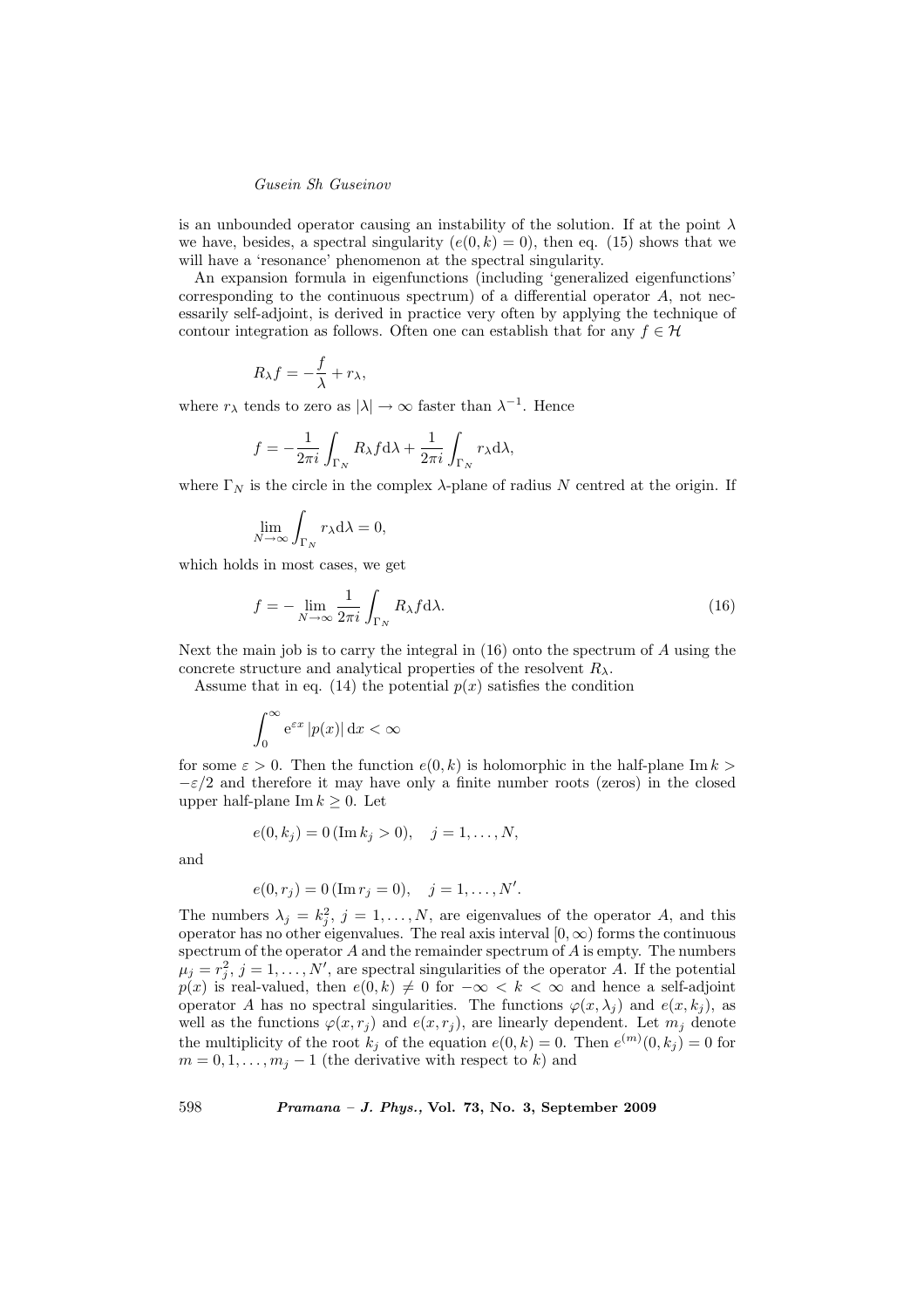$$
\varphi^{(m)}(x,\lambda_j) = \left(\frac{\mathrm{d}}{\mathrm{d}\lambda}\right)^m \varphi(x,\lambda)|_{\lambda=\lambda_j} \in L^2(0,\infty),
$$
  

$$
\varphi^{(m)}(0,\lambda_j) = 0 \quad \text{for } m = 0, 1, \dots, m_j - 1.
$$

Therefore, the functions  $\varphi^{(m)}(x,\lambda_j), m = 0,1,\ldots,m_j-1$ , are eigenfunction and associated functions (Jordan functions) of the operator A, corresponding to the eigenvalue  $\lambda_i$ :

$$
A\varphi^{(0)} = \lambda_j \varphi^{(0)}, \quad A\varphi^{(m)} = \lambda_j \varphi^{(m)} + \varphi^{(m-1)}, \quad m = 1, ..., m_j - 1.
$$

Let  $m'_j$  denote the multiplicity of the root  $r_j$  of the equation  $e(0, k) = 0$ . Then  $\varphi^{(m)}(0,\mu_j) = 0, m = 0, 1, \ldots, m'_j - 1$ , but the functions  $\varphi^{(m)}(x,\mu_j)$  are not now in  $L^2(0,\infty)$ , we can state only that

$$
\sup_{0\leq x<\infty}\frac{|\varphi^{(m)}(x,\mu_j)|}{(1+x)^m}<\infty,\quad m=0,1,\ldots.
$$

The functions  $\varphi^{(m)}(x,\mu_j),\,m=0,1,\ldots,m'_j-1,$  are Jordan functions of the operator A, corresponding to the spectral singularity  $\mu_j$ .

For a function  $f \in L^2(0,\infty)$  the following expansion in eigenfunctions holds:

$$
f(x) = \frac{1}{\pi} \int_0^{\infty} F(\lambda) [\mathcal{B}\varphi(x,\lambda)] \frac{\sqrt{\lambda} d\lambda}{e(0,\sqrt{\lambda})e(0,-\sqrt{\lambda})}
$$
  
+ 
$$
\sum_{j=1}^N \sum_{m=0}^{m_j-1} M_{jm}(f)\varphi^{(m)}(x,\lambda_j)
$$
  
+ 
$$
\sum_{j=1}^N \sum_{m=0}^{m_j'-1} M'_{jm}(f)\varphi^{(m)}(x,\mu_j),
$$
 (17)

where

$$
F(\lambda) = \int_0^\infty f(x)\varphi(x,\lambda) \,\mathrm{d}x
$$

and  $M_{jm}(f)$ ,  $M'_{jm}(f)$  are some numbers depending on the function f. Note that the integral

$$
\int_0^\infty F(\lambda)\varphi(x,\lambda)\frac{\sqrt{\lambda}\,\mathrm{d}\lambda}{e(0,\sqrt{\lambda})e(0,-\sqrt{\lambda})}\tag{18}
$$

does not, in general, converge if there are spectral singularities (at which  $e(0,$ √  $\lambda) =$ 0). The operation  $\beta$  used in (17) regularizes the divergent integral (18) as follows. For an arbitrary function  $\Phi(\lambda)$  which is differentiable sufficiently often at the points  $\mu_1, \ldots, \mu_{N'}$ , we put

$$
[\mathcal{B}\Phi(\lambda)] = \Phi(\lambda) - \sum_{j=1}^{N'} \sum_{m=0}^{m'_j - 1} B_{jm}(\lambda) \Phi^{(m)}(\mu_j),
$$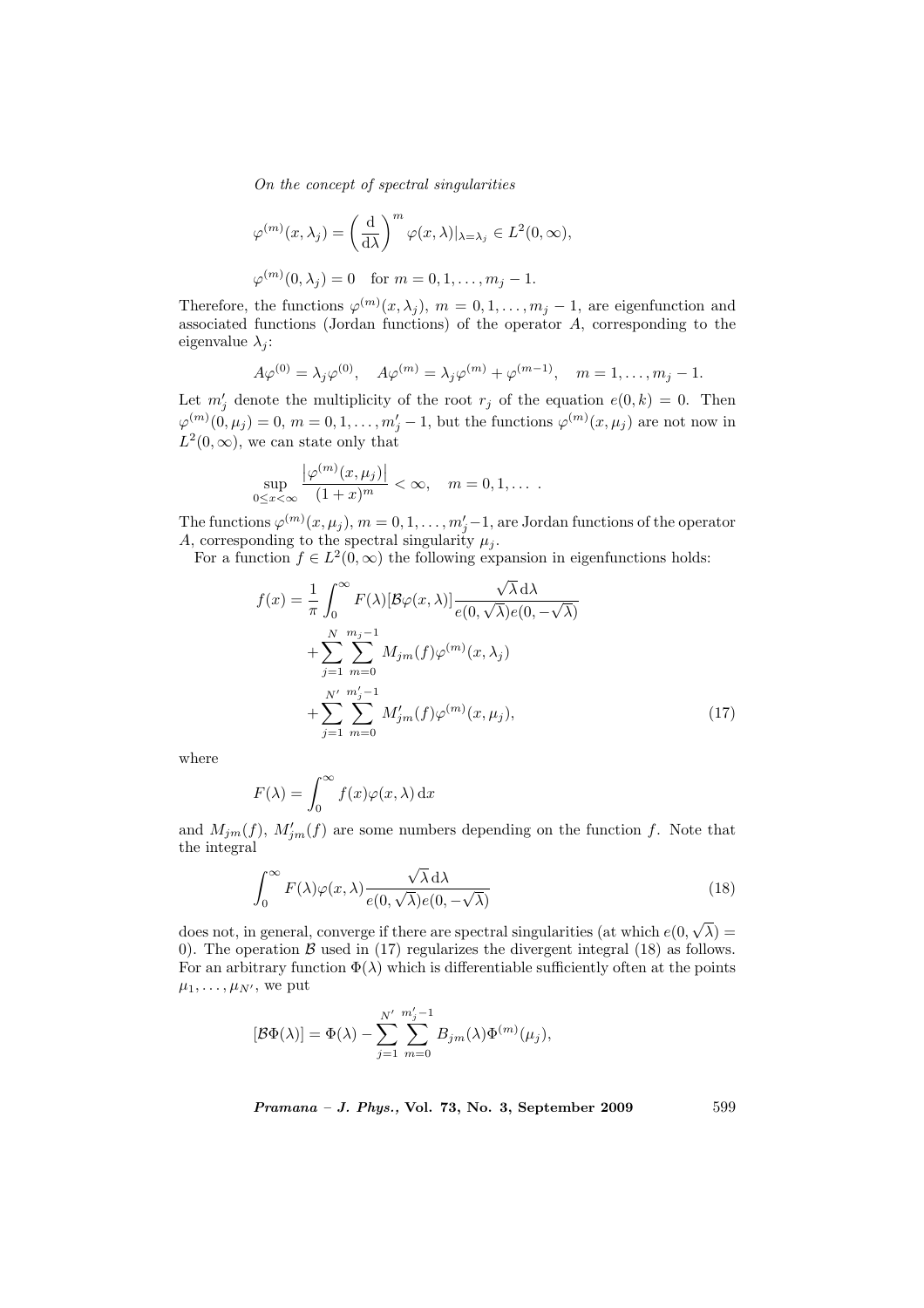where

$$
B_{jm}(\lambda) = \begin{cases} \frac{(\lambda - \mu_j)^m}{m!} & \text{for } |\lambda - \mu_j| < \delta, \\ 0 & \text{for } |\lambda - \mu_j| \ge \delta, \end{cases}
$$

in which  $\delta > 0$  is a sufficiently small number. Note also that the expansion (17) converges to  $f(x)$ , in general, in a norm weaker than the norm of  $L^2(0,\infty)$  (see [19], Appendix II for details).

The expansion formula  $(17)$  shows that if the operator A has spectral singularities, then the eigenfunctions corresponding to the eigenvalues and the continuous spectrum are not complete and one should include the eigenfunctions corresponding to the spectral singularities as well to get a complete system of eigenfunctions.

Example 6. Operator with a given spectral singularity.

Take an arbitrary real number  $k_0 \neq 0$  and put

$$
p(x) = \frac{u''(x)}{u(x)} + k_0^2
$$
 for  $0 \le x \le b$ 

and

$$
p(x) = 0 \quad \text{for } b < x < \infty,\tag{19}
$$

where  $u(x)$  is a twice continuously differentiable function on  $0 \leq x \leq b$  such that

 $u(0) = 0$ ,  $u(b) = e^{ibk_0}$ ,  $u'(b) = ik_0e^{ibk_0}$ .

Then the Jost solution  $e(x, k)$  introduced in Example 5 has the form, for  $k = k_0$ ,

$$
e(x, k_0) = \begin{cases} u(x) & \text{for } 0 \le x \le b, \\ e^{ixk_0} & \text{for } b < x < \infty. \end{cases}
$$

Therefore,  $e(0, k_0) = u(0) = 0$  and hence the point  $\lambda_0 = k_0^2$  is a spectral singularity for the operator A defined in Example 5 with the potential  $p(x)$  given in (19).

*Example* 7 (see [1]). Consider the same operator  $A$  as in Example 5, but replace the boundary condition (13) by

$$
y'(0) - \theta y(0) = 0,\t(20)
$$

where  $\theta$  is a complex number.

Let  $e(x, k)$  be the same solution of eq. (14) as in Example 5, but  $\varphi(x, \lambda)$  be the solution of eq. (14) satisfying the initial conditions

 $\varphi(0,\lambda) = 1, \quad \varphi'(0,\lambda) = \theta.$ 

Note that  $\varphi(x, \lambda)$  satisfies the boundary condition (20).

The resolvent  $R_{\lambda} = (A - \lambda I)^{-1}$  is an integral operator of the form

$$
R_{\lambda}f(x) = \int_0^{\infty} R(x,\xi,\lambda)f(\xi) d\xi
$$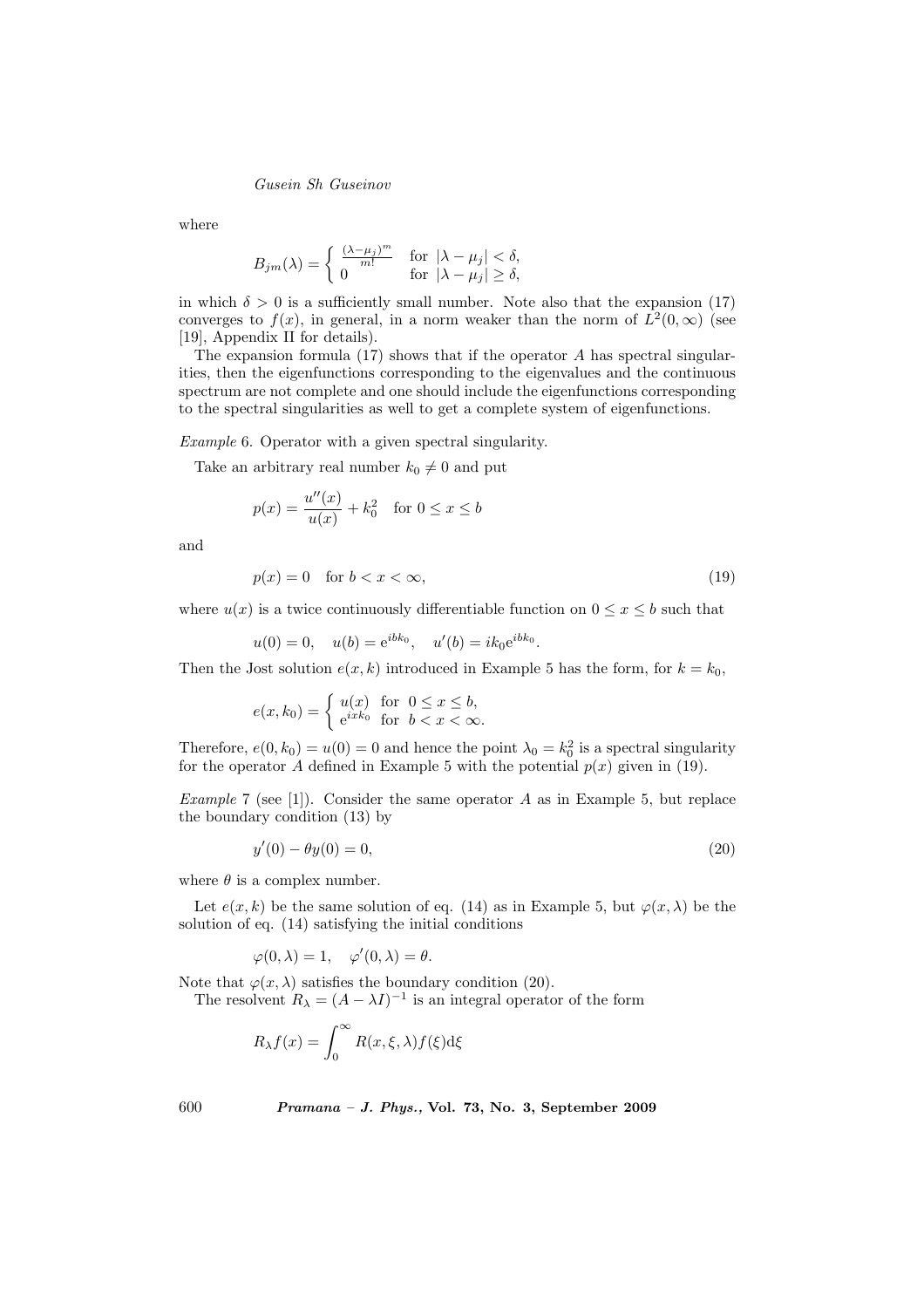with the kernel

$$
R(x,\xi,\lambda) = \frac{R_1(x,\xi,\lambda)}{\omega(\lambda)},
$$

where  $\omega(\lambda)$  is equal to the Wronskian of the solutions  $\varphi(x, \lambda)$  and  $e(x, k)$ ,

$$
\omega(\lambda) = W_x(\varphi, e) = \varphi(x, \lambda)e'(x, k) - \varphi'(x, \lambda)e(x, k)
$$
  
=  $\varphi(0, \lambda)e'(0, k) - \varphi'(0, \lambda)e(0, k) = e'(0, k) - \theta e(0, k),$ 

and

$$
R_1(x,\xi,\lambda) = -\begin{cases} \varphi(x,\lambda)e(\xi,k) & \text{for } 0 \le x \le \xi < \infty, \\ \varphi(\xi,\lambda)e(x,k) & \text{for } 0 \le \xi \le x < \infty. \end{cases}
$$

Therefore, spectral singularities of A are those points  $\lambda_0 = k_0^2$  (Im  $k_0 \geq 0$ ) for which  $e'(0, k_0) - \theta e(0, k_0) = 0$  but  $\lambda_0 = k_0^2$  is not an isolated eigenvalue of the operator A.

Example 8. Another operator with a given spectral singularity.

Consider the operator A generated in  $L^2(0,\infty)$  by the differential expression

 $l(y) = -y''(x), \quad 0 < x < \infty,$ 

subject to the boundary condition

 $y'(0) - \theta y(0) = 0.$ 

Then we have

$$
e(x,k) = e^{ixk}
$$
 and  $e'(0,k) - \theta e(0,k) = ik - \theta$ .

Therefore, if  $\theta$  is a pure imaginary complex number, then  $\lambda = (-i\theta)^2 = -\theta^2 \in$  $[0, \infty)$  is a spectral singularity for the operator A.

## 6. Operators on the whole axis

Example 9 (see [20]). Consider the operator A generated in the Hilbert space  $L^2(-\infty,\infty)$  by the differential expression

$$
l(y) = -y'' + p(x)y, \quad -\infty < x < \infty,
$$

and suppose that

$$
\int_{-\infty}^{\infty} (1+|x|) |p(x)| \, \mathrm{d}x < \infty.
$$

The equation

$$
-y'' + p(x)y = k^2y, \quad -\infty < x < \infty,
$$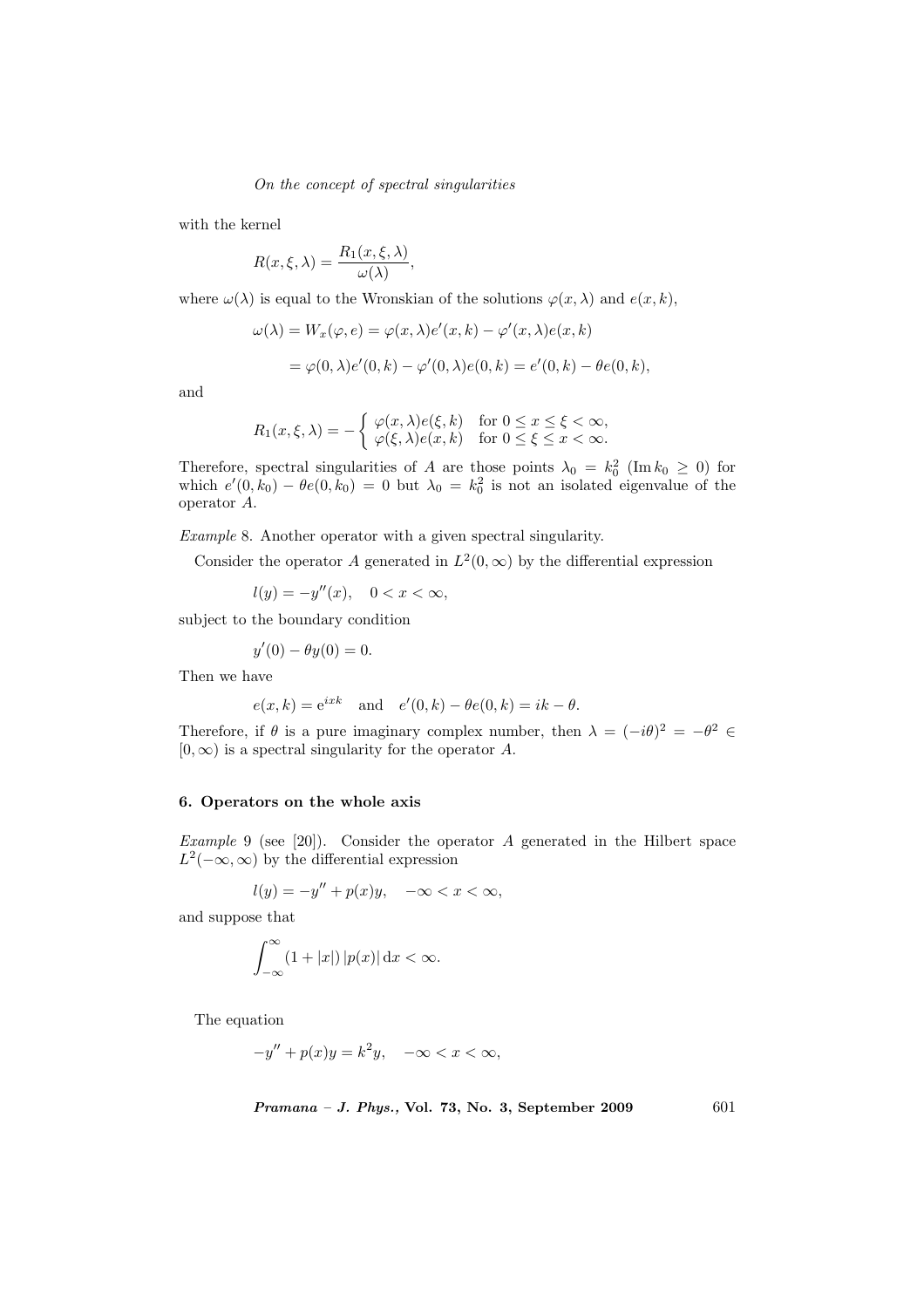has the solutions (Jost solutions)  $e_+(x, k)$  and  $e_-(x, k)$  for Im  $k \geq 0$  such that

$$
e_{+}(x,k) = e^{ixk}[1 + o(1)]
$$
 as  $x \to \infty$ ,

$$
e_-(x, s) = e^{-ixk}[1 + o(1)]
$$
 as  $x \to -\infty$ .

The resolvent  $R_{\lambda} = (A - \lambda I)^{-1}$  is the integral operator

$$
R_{\lambda}f(x) = \int_{-\infty}^{\infty} R(x,\xi,\lambda)f(\xi)d\xi
$$

with the kernel

$$
R(x,\xi,\lambda)=\frac{R_1(x,\xi,\lambda)}{\omega(\lambda)},
$$

where  $\omega(\lambda)$ , with  $\lambda = k^2$ , is equal to the Wronskian of the solutions  $e_-(x, k)$  and  $e_{+}(x, k),$ 

$$
\omega(\lambda) = W_x(e_-, e_+) = e_-(x, k)e'_+(x, k) - e'_-(x, k)e_+(x, k)
$$

$$
= e_{-}(0,k)e'_{+}(0,k) - e'_{-}(0,k)e_{+}(0,k),
$$

and

$$
R_1(x,\xi,\lambda) = -\begin{cases} e_-(x,k)e_+(\xi,k) & \text{for } -\infty < x \le \xi < \infty, \\ e_-(\xi,k)e_+(x,k) & \text{for } -\infty < \xi \le x < \infty. \end{cases}
$$

Therefore, spectral singularities of A are those points  $\lambda_0 = k_0^2$  (Im  $k_0 \ge 0$ ) for which  $e_{-}(0, k_0)e'_{+}(0, k_0) - e'_{-}(0, k_0)e_{+}(0, k_0) = 0$  but  $\lambda_0 = k_0^2$  is not an isolated eigenvalue of the operator A.

Example 10 (see [21]). Consider the operator  $A$  generated in the Hilbert space  $L^2(-\infty,\infty)$  by the differential expression

$$
l(y) = -y'' + p(x)y, \quad -\infty < x < \infty,
$$

with the complex periodic potential

$$
p(x) = \sum_{n=1}^{\infty} p_n e^{inx}, \quad p_n \in \mathbb{C}, \quad \sum_{n=1}^{\infty} |p_n| < \infty.
$$

The equation

$$
-y'' + p(x)y = k^2y, \quad -\infty < x < \infty,
$$

has a solution  $\varphi$  of the form

$$
\varphi(x,k) = e^{ixk} \left( 1 + \sum_{n=1}^{\infty} \frac{1}{n+2k} \sum_{\alpha=n}^{\infty} v_{n\alpha} e^{i\alpha x} \right). \tag{21}
$$